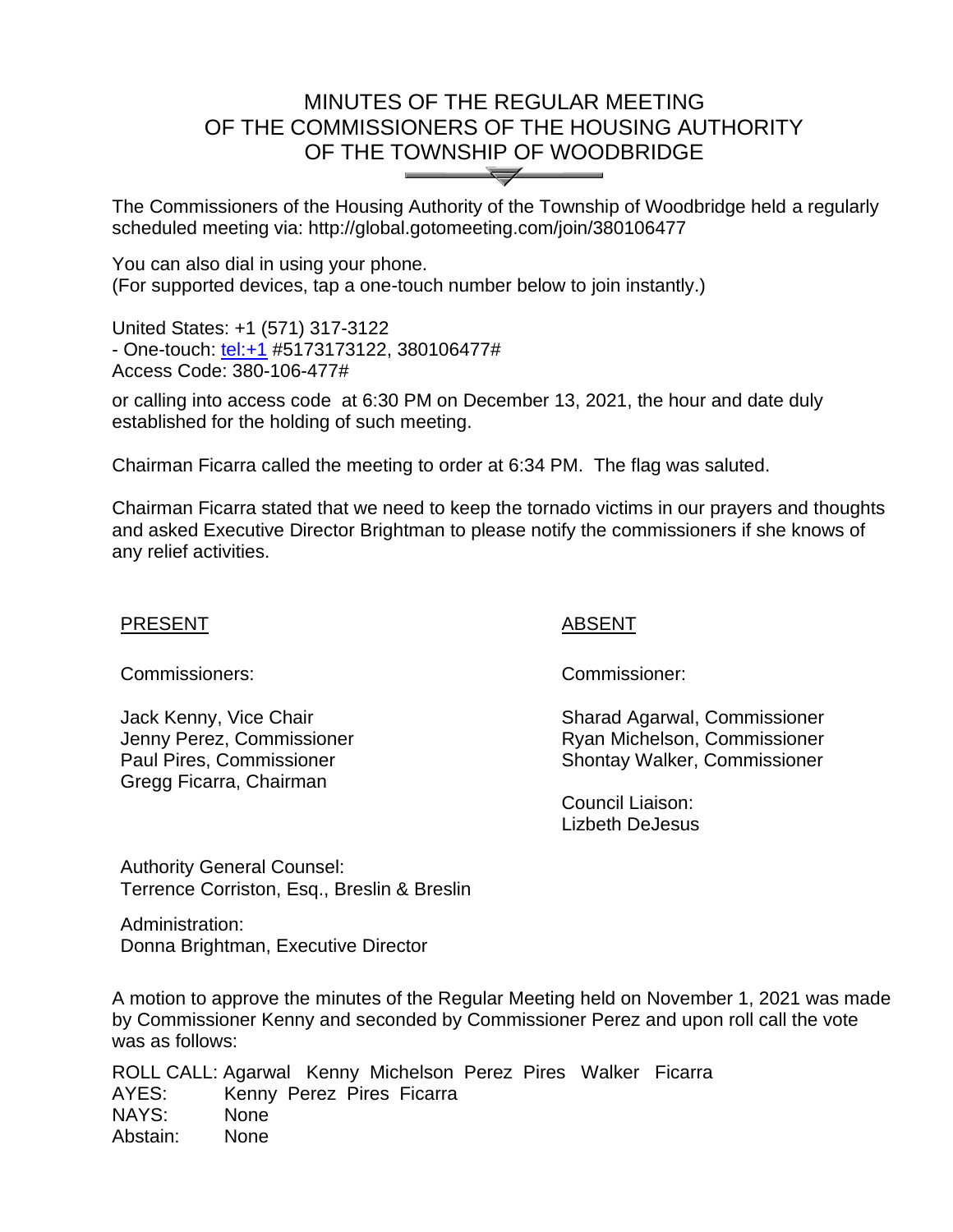Absent: Agarwal Michelson Walker

# **PUBLIC COMMENT:**

Naomi Nepolian was present to request an application for housing assistance.

Executive Director Brightman stated that she would mail her one.

## **COMMUNICATIONS**:

Chairman Ficarra noted the JIF report for suggested building improvements.

**REPORTS** – no comments

# **EXECUTIVE DIRECTOR BRIGHTMAN'S REPORT:**

Chairman Ficarra inquired about the maintenance hire.

Executive Director Brightman stated that two more people were hired but also quit prior to starting.

Chairman Ficarra asked about the Olsen project, specifically, who is dealing with the owner of the property.

Executive Director Brightman responded, it's being handled by our attorneys.

Chairman Ficarra commented that he was happy to see Maureen Guiney coming back to work for two days a week.

# **NEW BUSINESS**

a) Reso #3163 – Adopting the Monthly Bill List for November 2021

Motion moved by Commissioner Pires and seconded by Commissioner Kenny to adopt Resolution #3163.

ROLL CALL: Agarwal Kenny Michelson Perez Pires Walker Ficarra AYES: Kenny Perez Pires Ficarra NAYS: None Abstain: None Absent: Agarwal Michelson Walker

The Chair thereupon declared said motion approved.

b) Reso #3164 – Adopting the Monthly Bill List for November 2021-Red Oak

Motion moved by Commissioner Perez and seconded by Commissioner Pires to adopt Resolution #3164.

ROLL CALL: Agarwal Kenny Michelson Perez Pires Walker Ficarra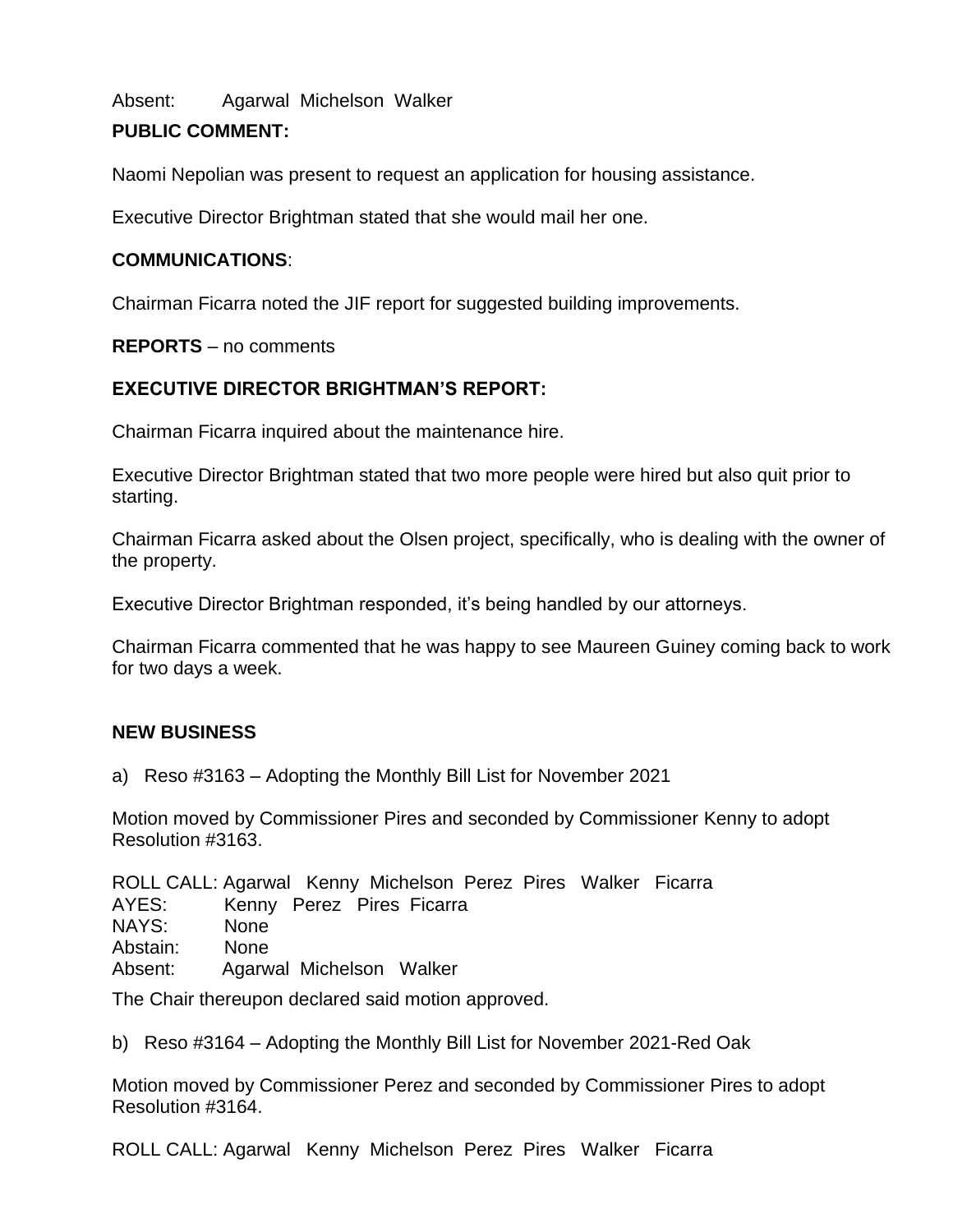AYES: Kenny Perez Pires Ficarra NAYS: None Abstain: None Absent: Agarwal Michelson Walker

The Chair thereupon declared said motion approved.

c) Reso #3165 – Award Contract for Automatic Door Operator Maintenance and Repair Services Contractor to Automatic Door Systems, LLC from 12/15/21 to 12/14/23

Motion moved by Commissioner Kenny and seconded by Commissioner Perez to adopt Resolution #3165.

#### Discussion:

Executive Director Brightman stated that most of the following resolutions are new contractors due to the fact that our previous contractors are not compliant with the new law, which would register them as a public works contractor that participates in union apprenticeship programs. In some cases, our hourly rates have doubled. It's sad to lose our mom and pop companies

ROLL CALL: Agarwal Kenny Michelson Perez Pires Walker Ficarra AYES: Kenny Perez Pires Ficarra NAYS: None Abstain: None Absent: Agarwal Michelson Walker

The Chair thereupon declared said motion approved.

d) Reso #3166 – Award Contract for Fire Suppression System Inspection, Maintenance and Repair Services Contractor to Newark Fire Sprinkler Corp. from 12/16/21-12/15/23

Motion moved by Commissioner Pires and seconded by Commissioner Kenny to adopt Resolution #3166.

ROLL CALL: Agarwal Kenny Michelson Perez Pires Walker Ficarra AYES: Kenny Perez Pires Ficarra NAYS: None Abstain: None Absent: Agarwal Michelson Walker

The Chair thereupon declared said motion approved.

e) Reso #3167 – FYE21 Annual SEMAP Certification Form 52648

Motion moved by Commissioner Perez and seconded by Commissioner Pires to adopt Resolution #3167.

ROLL CALL: Agarwal Kenny Michelson Perez Pires Walker Ficarra AYES: Kenny Perez Pires Ficarra NAYS: None Abstain: None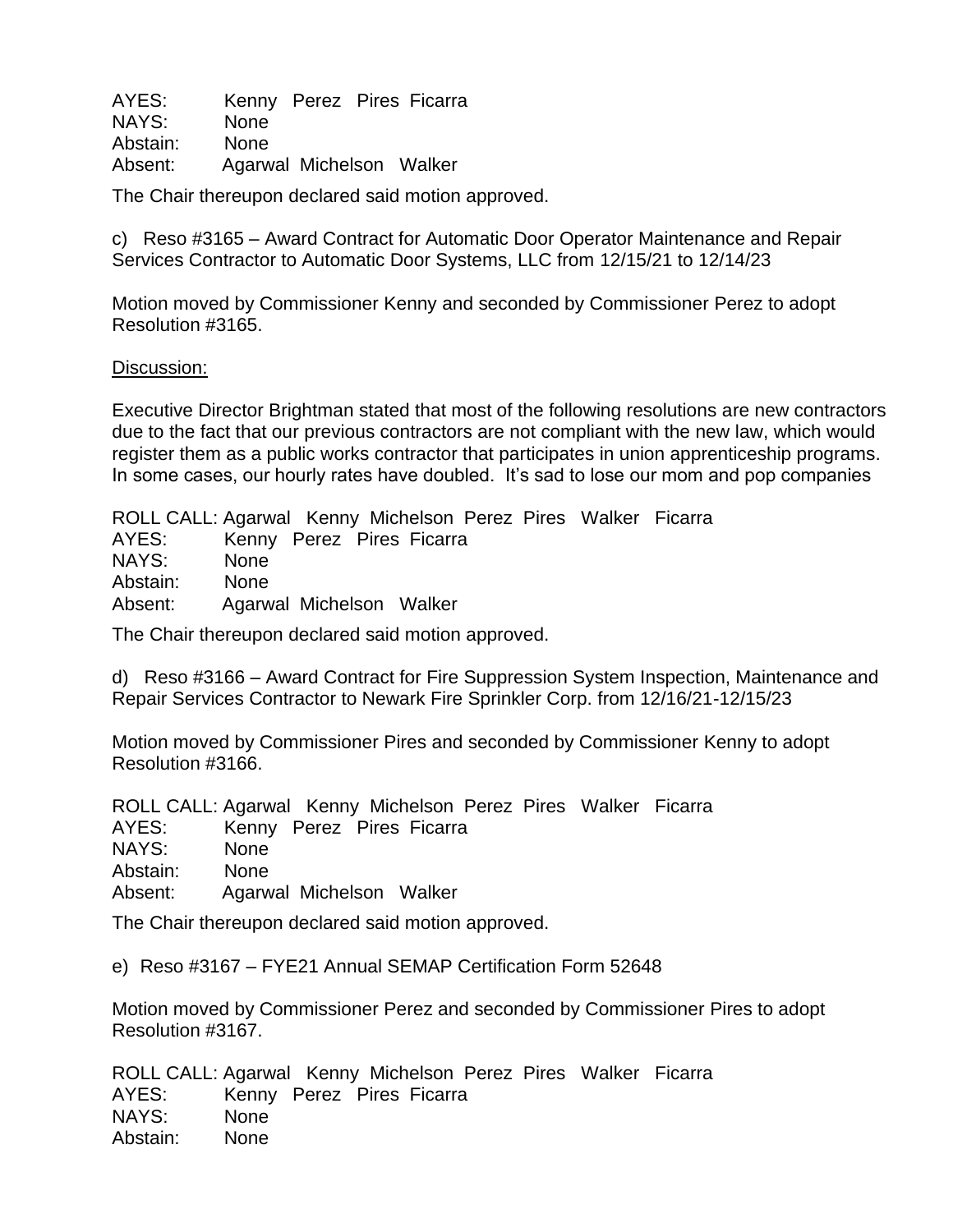Absent: Agarwal Michelson Walker

The Chair thereupon declared said motion approved.

f) Reso #3168 – Reso to Adopt Electrical Services Contractor

Motion moved by Commissioner Kenny and seconded by Commissioner Pires to adopt Resolution #3168.

ROLL CALL: Agarwal Kenny Michelson Perez Pires Walker Ficarra AYES: Kenny Perez Pires Ficarra NAYS: None Abstain: None Absent: Agarwal Michelson Walker

The Chair thereupon declared said motion approved.

g) Reso #3169 - Reso Authorizing a Rent Increase in the Amount of 1.57% for Red Oak

Motion moved by Commissioner Perez and seconded by Commissioner Kenny to adopt Resolution #3169.

ROLL CALL: Agarwal Kenny Michelson Perez Pires Walker Ficarra AYES: Kenny Perez Pires Ficarra NAYS: None Abstain: None Absent: Agarwal Michelson Walker

The Chair thereupon declared said motion approved.

h) Reso #3170 – Reso Authorizing a Rent Increase in the Amount of 2.53% Greiner, Cooper and Olsen Towers

Motion moved by Commissioner Pires and seconded by Commissioner Perez to adopt Resolution #3170.

ROLL CALL: Agarwal Kenny Michelson Perez Pires Walker Ficarra

AYES: Kenny Perez Pires Ficarra

NAYS: None

Abstain: None

Absent: Agarwal Michelson Walker

The Chair thereupon declared said motion approved.

i) Reso #3171 - Reso Authorizing a Rent Increase in the Amount of 2.47% for Adams and Finn Towers

Motion moved by Commissioner Kenny and seconded by Commissioner Pires to adopt Resolution #3171.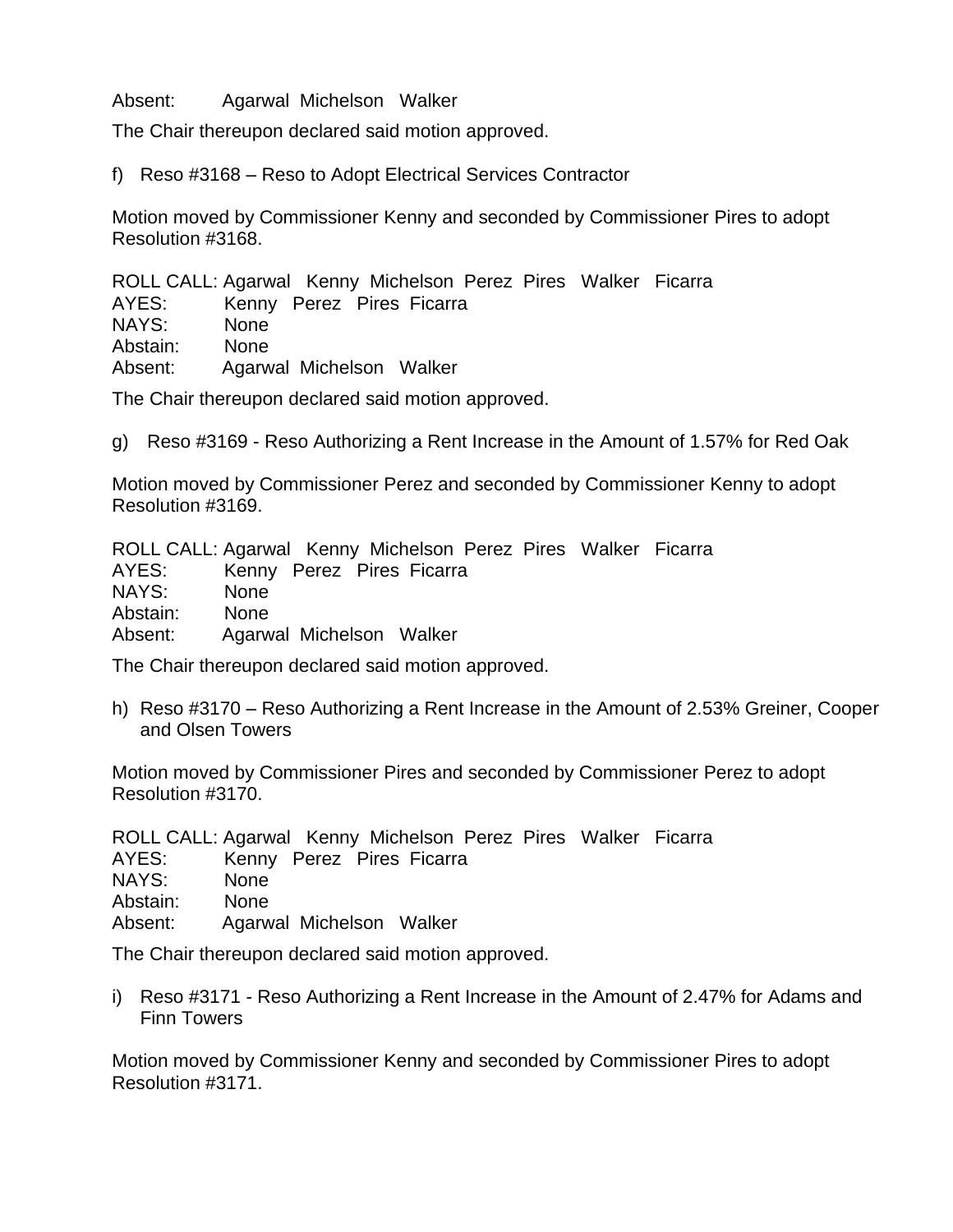### **Discussion**

Chairman Ficarra asked why there were different percentages.

Executive Director Brightman replied that it's based on the number of units, bedroom sizes and the rent currently charged

ROLL CALL: Agarwal Kenny Michelson Perez Pires Walker Ficarra AYES: Kenny Perez Pires Ficarra NAYS: None Abstain: None Absent: Agarwal Michelson Walker

The Chair thereupon declared said motion approved.

### **COMMISSIONER COMMENTS**

Commissioner Perez stated that she won the Board of Education election. She thanked all as it was an amazing experience and she can't wait to start. This Thursday is the annual toy drive for David's Touch at Curtains from 6 to 10 PM. She stated that it's her 11<sup>th</sup> year of sponsoring this effort that provides toys to children in the hospital.

Chairman Ficarra congratulated Commissioner Perez on her election.

Commissioner Pires congratulated Commissioner Perez and wished all Happy Holidays.

Commissioner Kenny congratulated Commissioner Perez and wished all Happy Holidays. He then stated that he would like to sponsor a resolution to give the staff off on December 27, 2021.

### Resolution #3172

### Resolution to Close the WHA Office on 12/27/21

**WHEREAS,** the Board of Commissioners is desirous of granting the WHA staff an additional holiday day off; and

**WHEREAS,** the offices will be closed for business on Monday, December 27, 2021.

**NOW, THEREFORE, BE IT RESOLVED** by the BOC of the Township of Woodbridge that the WHA offices will be closed for business on Monday, December 27, 2021.

ROLL CALL: Agarwal Kenny Michelson Perez Pires Walker Ficarra AYES: Kenny Perez Pires Ficarra NAYS: None Abstain: None Absent: Agarwal Michelson Walker

The Chair thereupon declared said motion approved.